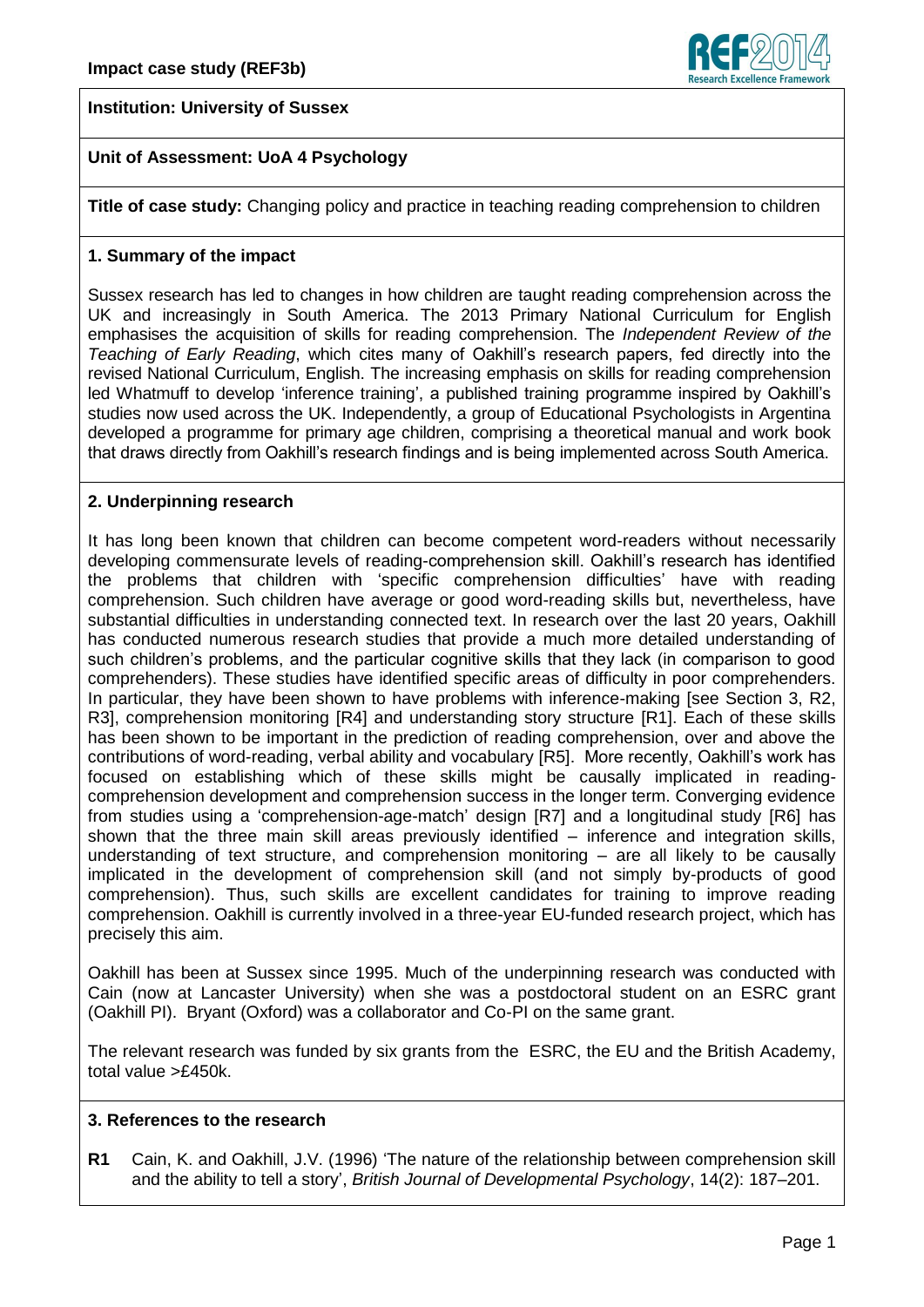

- **R2** Cain, K. and Oakhill, J.V. (1999) 'Inference making and its relation to comprehension failure', *Reading and Writing*, 11(5–6): 489–503.
- **R3** Cain, K., Oakhill, J.V., Barnes, M.A. and Bryant, P.E. (2001) 'Comprehension skill, inference making ability and their relation to knowledge', *Memory and Cognition*, 29(6): 850–859.
- **R4** Oakhill, J.V., Hartt, J. and Samols, D. (2005) 'Comprehension monitoring and working memory in good and poor comprehenders', *Reading and Writing*, 18(7–9): 657–686.
- **R5** Oakhill, J.V., Cain, K. and Bryant, P.E. (2003) 'The dissociation of word reading and text comprehension: Evidence from component skills', *Language and Cognitive Processes*, 18(4): 443–468.
- **R6** Oakhill, J.V. and Cain, K.E. (2012) 'The precursors of reading ability in young readers: evidence from a four-year longitudinal study', *Scientific Studies of Reading*, 16(2): 91–121.

R1, R2, R3 and R4 demonstrated important differences between good and poor comprehenders in key contributory skills: understanding text structure [R1], inference-making [R2, R3] and comprehension monitoring [R4]. Key findings are from [R5] because, in that study, several key skills were investigated together with other cognitive skills and abilities, and it was demonstrated that these key skills make a significant contribution to reading comprehension, over and above abilities like vocabulary. Contemporaneously, the nature of the links between these skills and reading comprehension were being investigated with evidence from different designs: comprehension-age match [R7] and longitudinal [R6]. The longitudinal study, in particular, demonstrated that these skills contribute independently, directly or indirectly, to reading comprehension across time, thus suggesting that they can be targeted and developed in young children. It was these finding that inspired the revisions to the relevant sections of the National Curriculum. The findings from other studies [R2, R6, R7], which indicate that the skills are causally implicated in comprehension development, have important implications for training studies, and have inspired both *Inference Training* [R9] and *LEE Comprensivamente* [R10].

# **Other related research**

- **R7** Cain, K., Oakhill, J.V. and Bryant, P.E. (2000) 'Investigating the causes of reading comprehension failure: the comprehension-age-match design', *Reading and Writing*, 12(1– 2): 31–40.
- **R8** Cain,K. and Oakhill, J.V. (2006) 'Profiles of children with specific reading comprehension difficulties', *British Journal of Educational Psychology*, [76\(4\):](http://onlinelibrary.wiley.com/doi/10.1111/bjep.2006.76.issue-4/issuetoc) 683–696.

# **Other references**

- **R9** Whatmuff, T. (2013) *Inference Training.* Leicester: Leicester City Council, Primary Strategy Team.
- **R10** Fonseca, L., Gottheil, B., Aldrey, A., Pujals, M., Lagomarsino, I., Lasala, E., Mendivelzúa, A., Molina, S., Pueyrredón, D., Buonsanti, L., Freire, L., Migliardo, G. and Barreyro, J.P. *et al*. (2011) *Programa LEE Comprensivamente*.Buenos Aires: PAIDOS.

All outputs can be supplied by the University on request.

# **4. Details of the impact**

This research has had an impact in two main areas of practice. First, it has been used to justify a greater emphasis on skills for reading comprehension in the recent revisions of the National Curriculum, English [See Section 5, C2, C3]. These revisions were inspired by the *Independent Review of the Teaching of Early Reading* [C1], a government-commissioned independent review of the early teaching of reading in which Oakhill's research findings were cited. This review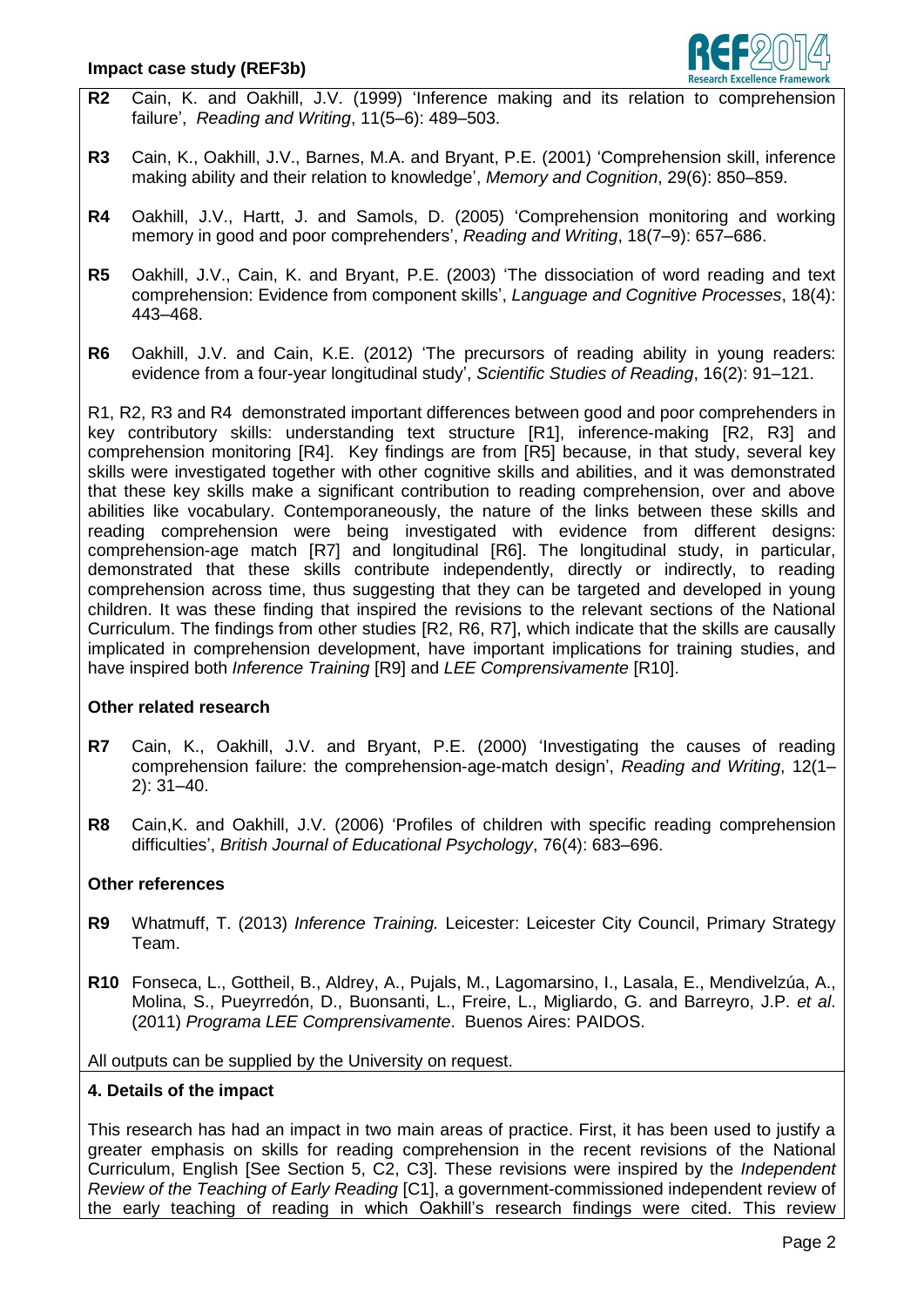

emphasised the importance of teaching not only word-reading and phonics but also the particular skills needed for teachers to foster comprehension from the early stages of reading development. The *Independent Review* made a substantial number of references to Oakhill's research findings on children's reading-comprehension development and problems (6 citations of journal articles) and the recommendations of the review fed into the subsequent revision of the 2008 National Curriculum [C2]. Both that version, and the most recent – September 2013 – revision [C3], focused heavily on the findings of this research to make recommendations in the 'Programme of Study' (PoS) about the specific skills children need to be taught in order for them to develop good reading comprehension. Throughout the PoS, there are many references to the need to foster inference skills, text-structure understanding and the monitoring of comprehension. Oakhill was formally involved as a consultant to the National Curriculum (Primary English) team at the Department for Education in London, and also attended a meeting with Elizabeth Truss, Parliamentary Under-Secretary of State with responsibility for Education and Childcare in the Department for Education.

Second, the research very directly underpins two recent training programmes designed to foster and improve reading-comprehension skills in primary school children. Oakhill's research is fundamental to these two programmes: *Inference Training* [see Section 3, R9] and *Programa LEE Comprensivamente* – a training manual and teaching book devised and written by a group of Argentinian educational psychologists [R10]. The former builds on the work on inference-making in particular. There are currently about 40 accredited trainers, and the programme is in use in about 500 schools, though the usage is expected to rise substantially as demand is very high. The programme is used nationwide. The latter programme teaches the three skills mentioned above, which have been shown in Oakhill's research to be fundamental to reading comprehension in young children. About 550 teachers and other educational professionals have been trained in the use of the *LEE Comprensivamente* programme and it is estimated that about 2,200 children have used the programme since its inception in 2011. It is mainly used in Argentina, but usage is spreading across the Spanish-speaking countries in South America; it is currently in use in Uruguay and there is interest in using it nationwide in Chile. Currently, translation and publication rights are being negotiated in Brazil.

The impact of this work has recently been recognised by a peer-review panel of the British Psychological Society (Chair, Prof. Daryl O'Connor) [C8].

# **5. Sources to corroborate the impact**

# **Re the National Curriculum**

- **C1** *The Independent Review of the Teaching of Early Reading* (Rose 2006) makes several references to Oakhill's studies, and explicitly mentions the link to the forthcoming revision to the National Curriculum: http://webarchive.nationalarchives.gov.uk/20100526143644/standards.dcsf.gov.uk/phonics/r osereview/
- **C2** National Curriculum (2008) http://www.education.gov.uk/schools/teachingandlearning/curriculum/primary
- **C3** National Curriculum (2013) [https://www.gov.uk/government/publications/national-curriculum-in-england-english](https://www.gov.uk/government/publications/national-curriculum-in-england-english-%0bprogrammes-of-study)[programmes-of-study](https://www.gov.uk/government/publications/national-curriculum-in-england-english-%0bprogrammes-of-study)

List of those consulted during the development of the curriculum:

http://media.education.gov.uk/assets/files/pdf/l/lists%20of%20commentators%20- %20final.pdf

**C4** Letter and supporting document from contact at the Department for Education who chaired the working group which produced the National Curriculum (Primary English 2013). These